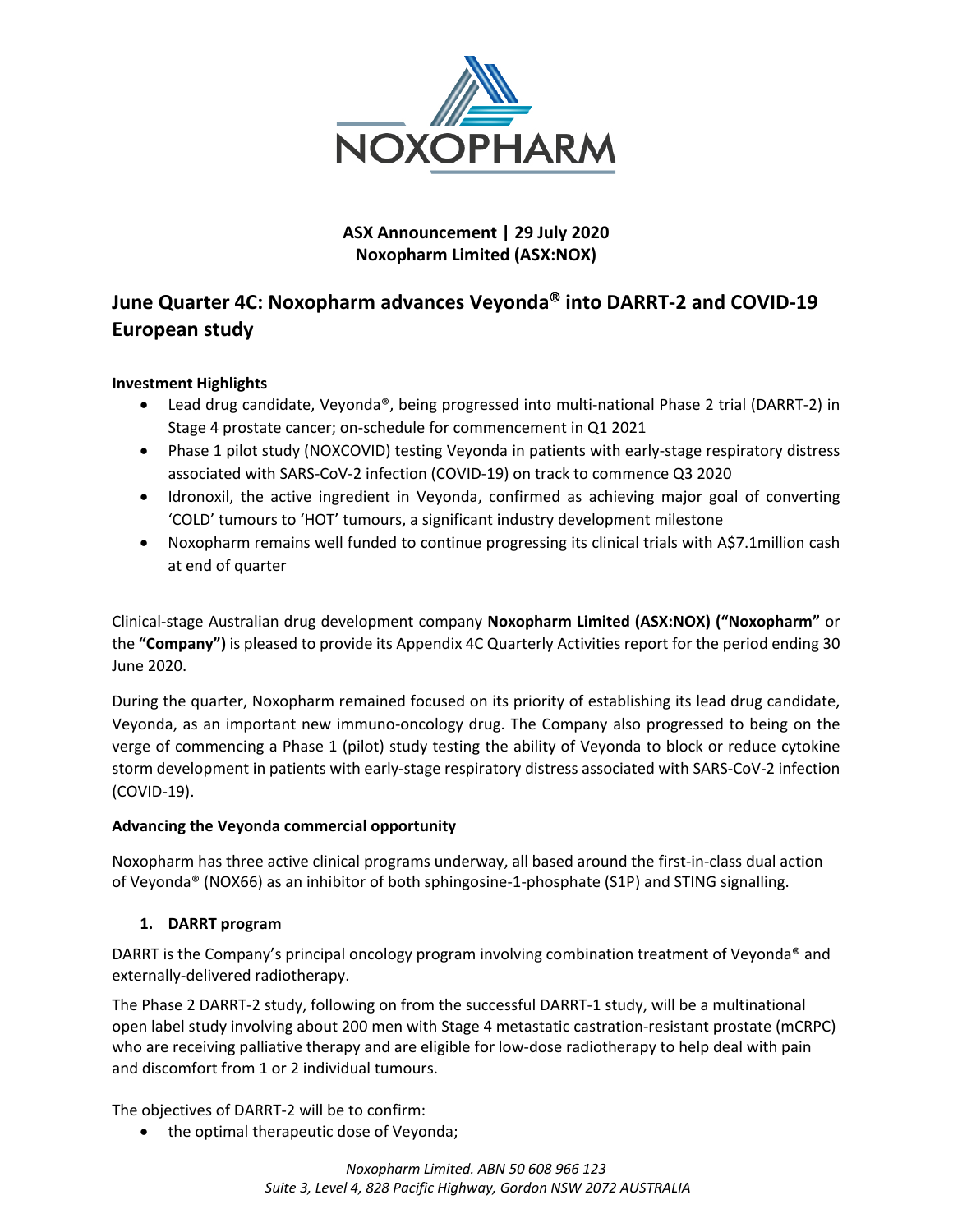

- that the DARRT treatment regimen is well-tolerated;
- that the DARRT treatment regimen delivers a meaningful clinical benefit that is likely to lead to regulatory approval in a larger Phase 3 trial;

DARRT-2 is in the active planning stages, with the first patient anticipated being enrolled in Q1 2021. The Company regards DARRT-2 as its final goal, with a successful outcome leading to a partnership opportunity.

## **2. COVID-19 program**

Noxopharm took significant steps towards starting a Phase 1b pilot study (NOXCOVID) testing Veyonda in patients with early-stage respiratory distress associated with COVID-19. This opportunity is based on evidence that one of the anti-cancer actions of Veyonda in blocking STING signalling potentially blocks or reduces the development of a cytokine storm and septic shock that occur in some COVID-19 patients.

The NOXCOVID study is to be conducted in up to 30 patients in several Eastern European hospitals.

The aim of this pilot study is to determine the safety of Veyonda in patients with moderate COVID-19 disease, and to determine the effect of Veyonda on a range of biomarkers including pro-inflammatory cytokines.

The Company hopes to recruit the first patient in September 2020, once it has received regulatory and ethics approvals, and to have concluded the treatment phase of the study before the end of the year.

The data from NOXCOVID will inform the Company's decision to potentially conduct a clinical trial of Veyonda in the U.S. in patients with SARS-CoV-2 (COVID-19) infection.

## **3. LuPIN program**

The LuPIN treatment is targeting a similar patient group as in the DARRT program – end-stage mCRPC, but with distinctly different clinical characteristics. The LuPIN treatment regimen involves a combination of Veyonda and intravenously-administered radiotherapy in the form of 177Lutetium-PSMA-617.

The LuPIN-1 study is a Phase 1b/2a investigator-initiated study in 56 men with end-stage mCRPC. The Company anticipates that 177Lutetium-PSMA-617 (Novartis) in due course will receive marketing approval and become a standard form of therapy for metastatic prostate cancer. The objective of the LuPIN program is to see if Veyonda can improve the response rate to <sup>177</sup>Lutetium-PSMA-617, in particular, increasing the length of time men are able to remain on treatment with the intravenous radiotherapy.

This study is fully recruited with the last patient expected to finish the 9-month course of treatment in Q3 2020. The Company looks forward to seeing data updates progressively over the 12-month follow-up period.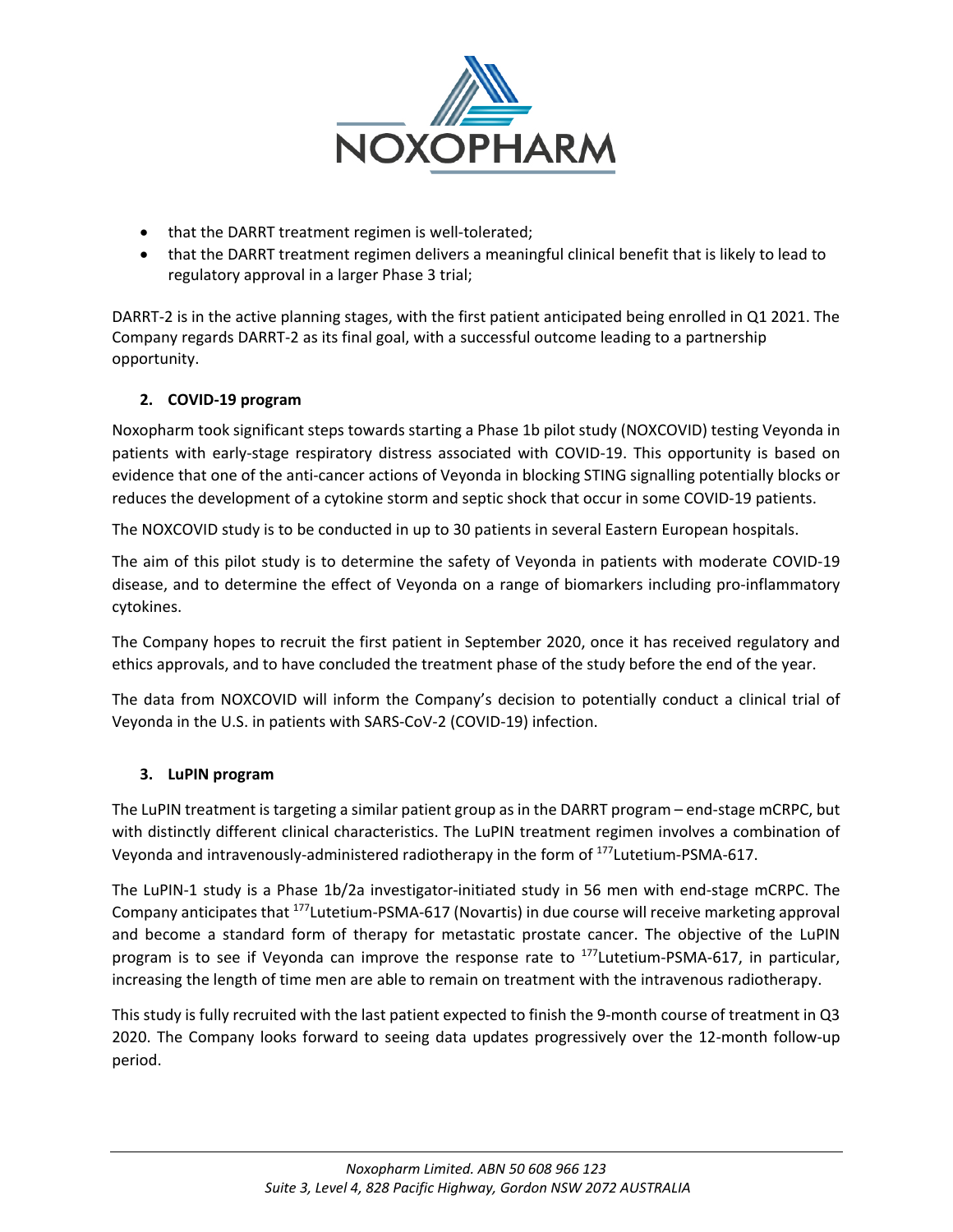

### **Idronoxil achieves major goal**

Post the quarter, pre-clinical data from two independent research groups confirmed that idronoxil, the active ingredient in Veyonda, achieved a major goal in restoring cancer-fighting immune function within 'COLD' micro-tumours by converting them to 'HOT'.

Other pre-clinical data held by the Company, together with new research data, indicates that Noxopharm may be close to claiming the first drug capable of converting 'COLD' tumours to 'HOT' tumours across multiple cancer types in a well-tolerated way.

This 'COLD' to 'HOT function is a major industry objective. The Company believes that commercialising a drug with such action would create a market arguably in excess of US\$200bn per annum. The Company now is working to position Veyonda as a key component of that market.

## **Building a strong drug pipeline**

Noxopharm is working to build a pipeline of drugs, with the purpose of growing the Company into a traditional biopharma company with multiple drug opportunities.

Two drug discovery programs are underway with important progress made this last quarter. The Company anticipates revealing details about these two programs in the coming quarter.

## **Corporate and Financial**

The principal corporate activity this quarter was the successful conclusion of an entitlement issue that raised A\$7,919,876. The issue was fully underwritten by Canaccord Genuity (Australia). The net proceeds to the Company after costs was A\$7.33M. Apart from general running costs, the funds will be applied to the logistics of planning and setting up the DARRT-2 and running the NOXCOVID study.

As at 30 June 2020, Noxopharm had A\$7.1m in cash. Net cash used for operational activities during the quarter amounted to A\$2.7m, compared to A\$3.1m in the quarter to March 2020. The company made payments for research and development of A\$1.5m during the quarter.

In accordance with Listing Rule 4.7C, payments made to related parties and their associates included in items 6.1 of the Appendix 4C includes Director fees and salary (including superannuation) for executive directors and related parties.

**Noxopharm CEO and Executive Chairman, Dr Graham Kelly said:** "During the June quarter, we took some significant steps towards obtaining a return on our investment in Veyonda. We saw solid progress on three main fronts. First, following a review of the clinical data of the DARRT-1 study which showed clear evidence of Veyonda safely delivering clinical benefit, we immediately committed to planning for a Phase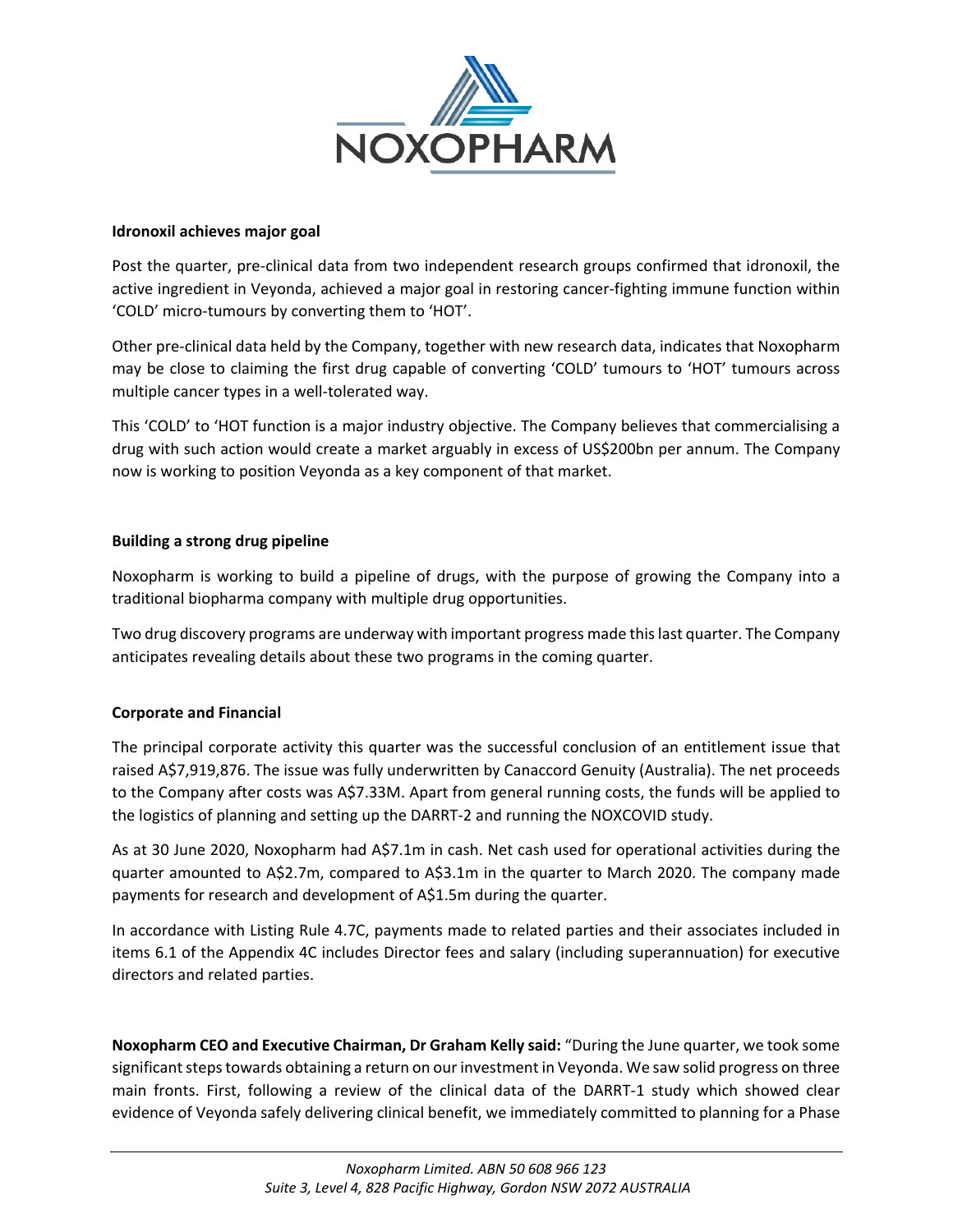

2 DARRT-2 study. Second, after receiving independent advice that indicated Veyonda worked in a way that potentially could help COVID-19 patients avoid progressing from moderate disease into severe and potentially lethal disease, we committed to planning the Phase 1 NOXCOVID clinical study. Third, we obtained laboratory evidence confirming that Veyonda was stimulating the immune system in a way that is increasingly being recognised as a major goal in optimising the effectiveness of immuno-oncology drugs. On the corporate side of things, we also took the opportunity to replenish our cash position with a successful non-renounceable rights issue that raised A\$7.9M before costs."

*Graham Kelly, CEO and Chairman of Noxopharm, has approved the release of this document to the market on behalf of the Board of Directors.*

#### **-ENDS-**

#### **About Noxopharm**

Noxopharm Limited (ASX:NOX) is an Australian clinical-stage drug development company focused on treating cancer with Veyonda®, its first drug candidate.

Veyonda**®** is a dual-acting oncotoxic and immuno-oncology drug designed to enhance the effectiveness and safety of standard oncology treatments, i.e. chemotherapy, radiotherapy and immuno-oncology drugs. The drug acts by harnessing the body's immune system to inflict damage on cancer cells throughout the body and has shown promise in treating a broad spectrum of cancers.

Noxopharm also has an active research and development program for additional drug candidates and is the major shareholder of US biotechnology company Nyrada Inc. (ASX:NYR).

To learn more, please visit: [noxopharm.com](https://www.noxopharm.com/site/content/)

**Investor & Corporate enquiries: Company Secretary:**  Prue Kelly David Franks M: 0459 022 445 T: +61 2 8072 1400

E: [info@noxopharm.com](mailto:info@noxopharm.com) E: [David.Franks@automicgroup.com.au](mailto:David.Franks@automicgroup.com.au)

**Media Enquiries**  Julia Maguire The Capital Network E: [julia@thecapitalnetwork.com.au](mailto:julia@thecapitalnetwork.com.au) T: + 61 2 8999 3699

#### **Forward Looking Statements**

This announcement may contain forward-looking statements. You can identify these statements by the fact they use words such as "aim", "anticipate", "assume", "believe", "continue", "could", "estimate", "expect", "intend", "may", "plan", "predict", "project", "plan", "should", "target", "will" or "would" or the negative of such terms or other similar expressions. Forward-looking statements are based on estimates, projections and assumptions made by Noxopharm about circumstances and events that have not yet taken place. Although Noxopharm believes the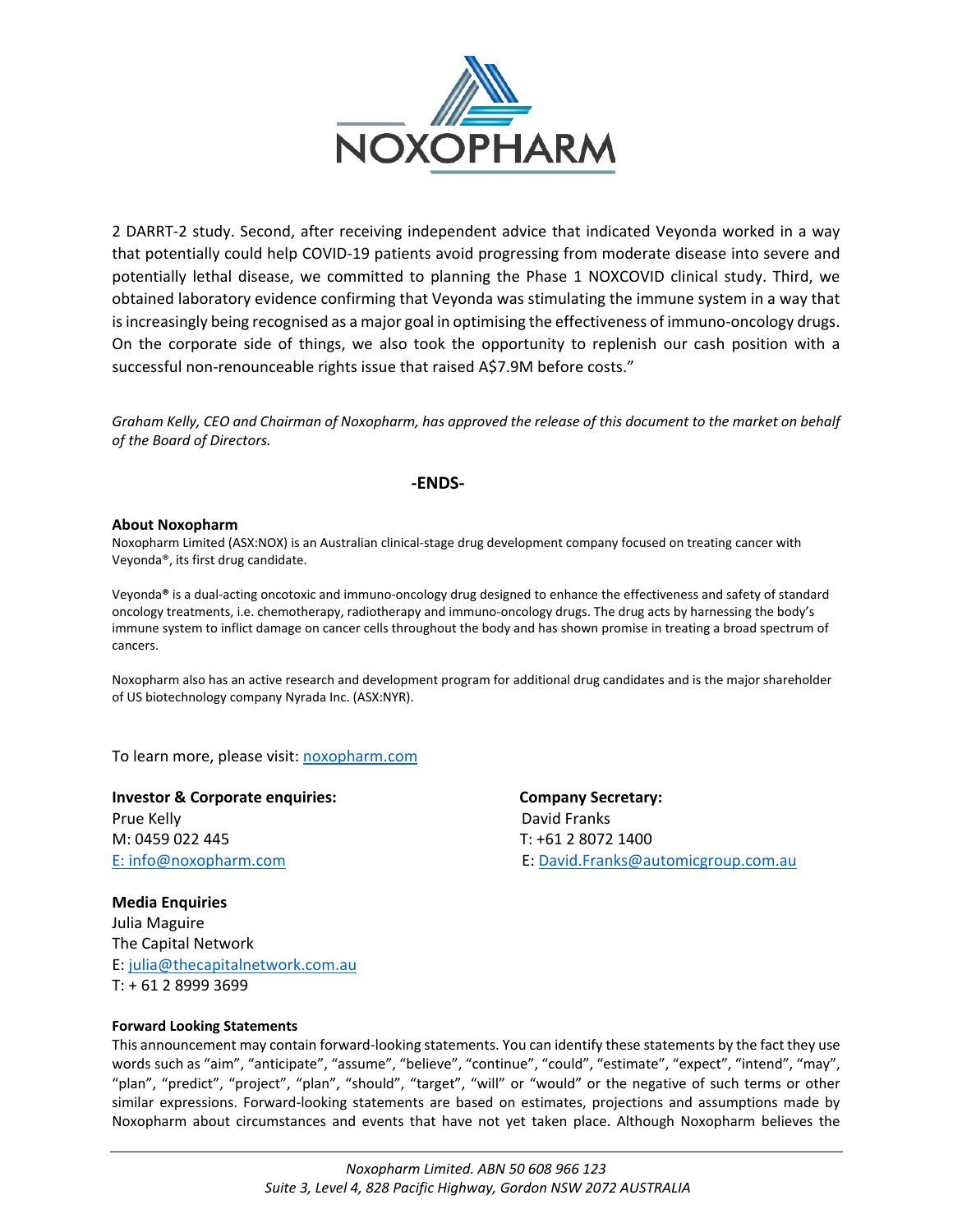

forward-looking statements to be reasonable, they are not certain. Forward-looking statements involve known and unknown risks, uncertainties and other factors that are in some cases beyond the Company's control that could cause the actual results, performance or achievements to differ materially from those expressed or implied by the forward-looking statement.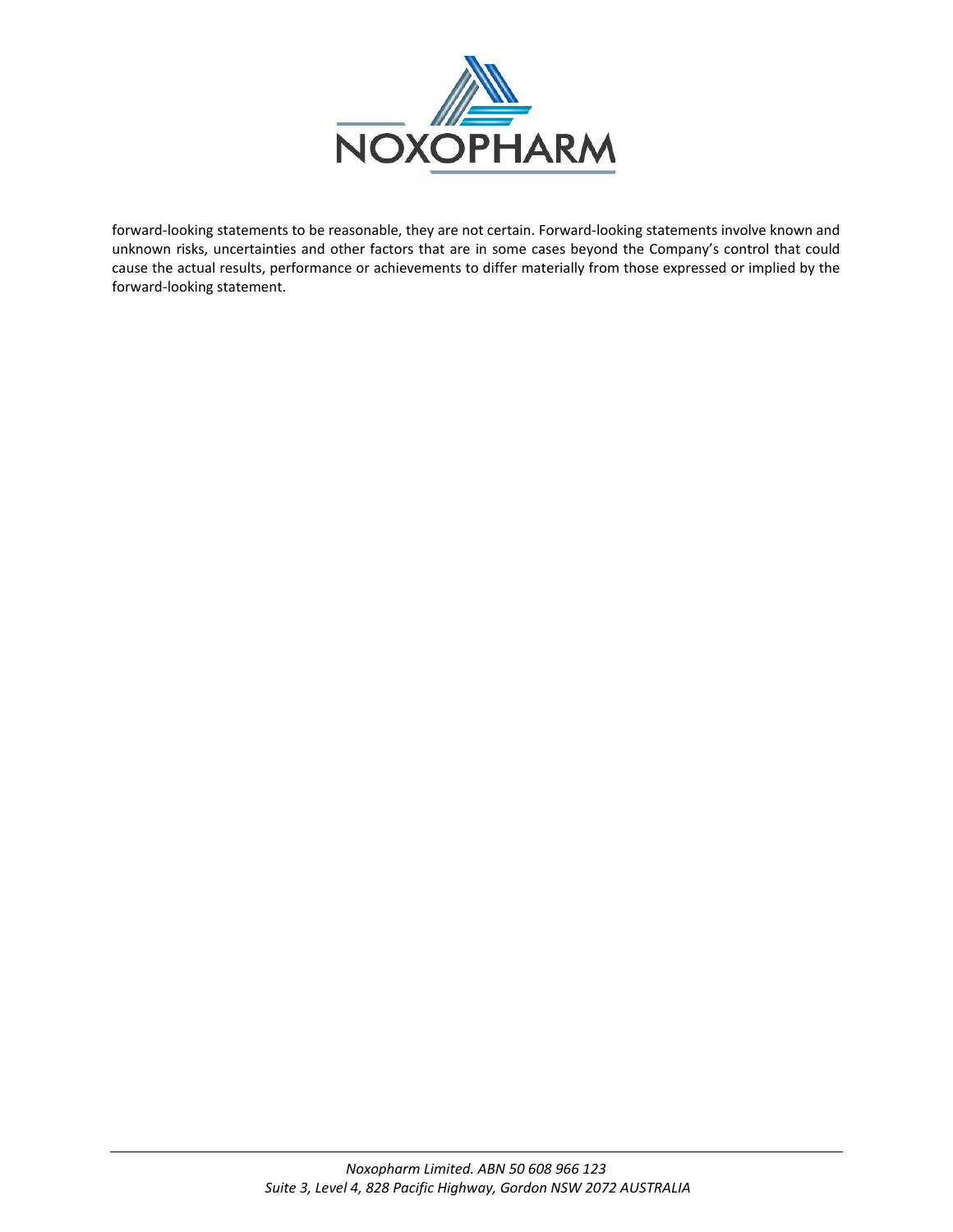# **Appendix 4C**

# **Quarterly cash flow report for entities subject to Listing Rule 4.7B**

| <b>ABN</b>        | Quarter ended ("current quarter") |
|-------------------|-----------------------------------|
| NOXOPHARM LIMITED |                                   |
| Name of entity    |                                   |

|  | 50 608 966 123 |  |
|--|----------------|--|
|  |                |  |

30 June 2020

| <b>Consolidated statement of cash flows</b> |                                                     | <b>Current quarter</b><br>\$A'000 | Year to date<br>$(12$ months)<br>\$A'000 |
|---------------------------------------------|-----------------------------------------------------|-----------------------------------|------------------------------------------|
| 1.                                          | <b>Cash flows from operating activities</b>         |                                   |                                          |
| 1.1                                         | Receipts from customers                             |                                   |                                          |
| 1.2                                         | Payments for                                        |                                   |                                          |
|                                             | research and development<br>(a)                     | (1, 478)                          | (7, 178)                                 |
|                                             | product manufacturing and operating<br>(b)<br>costs |                                   |                                          |
|                                             | advertising and marketing<br>(c)                    | (34)                              | (157)                                    |
|                                             | leased assets<br>(d)                                |                                   |                                          |
|                                             | staff costs<br>(e)                                  | (696)                             | (3, 852)                                 |
|                                             | (f)<br>administration and corporate costs           | (543)                             | (3, 391)                                 |
| 1.3                                         | Dividends received (see note 3)                     |                                   |                                          |
| 1.4                                         | Interest received                                   |                                   |                                          |
| 1.5                                         | Interest and other costs of finance paid            | (6)                               | (19)                                     |
| 1.6                                         | Income taxes paid                                   |                                   |                                          |
| 1.7                                         | Government grants and tax incentives                | 72                                | 3,834                                    |
| 1.8                                         | Other (provide details if material)                 |                                   |                                          |
| 1.9                                         | Net cash from / (used in) operating<br>activities   | (2,685)                           | (10, 756)                                |

|     |     | Cash flows from investing activities |  |
|-----|-----|--------------------------------------|--|
| 2.1 |     | Payments to acquire:                 |  |
|     | (a) | entities                             |  |
|     | (b) | businesses                           |  |
|     | (c) | property, plant and equipment        |  |
|     | (d) | investments                          |  |
|     | (e) | intellectual property                |  |
|     |     | other non-current assets             |  |

ASX Listing Rules Appendix 4C (01/12/19) Page 1 + See chapter 19 of the ASX Listing Rules for defined terms.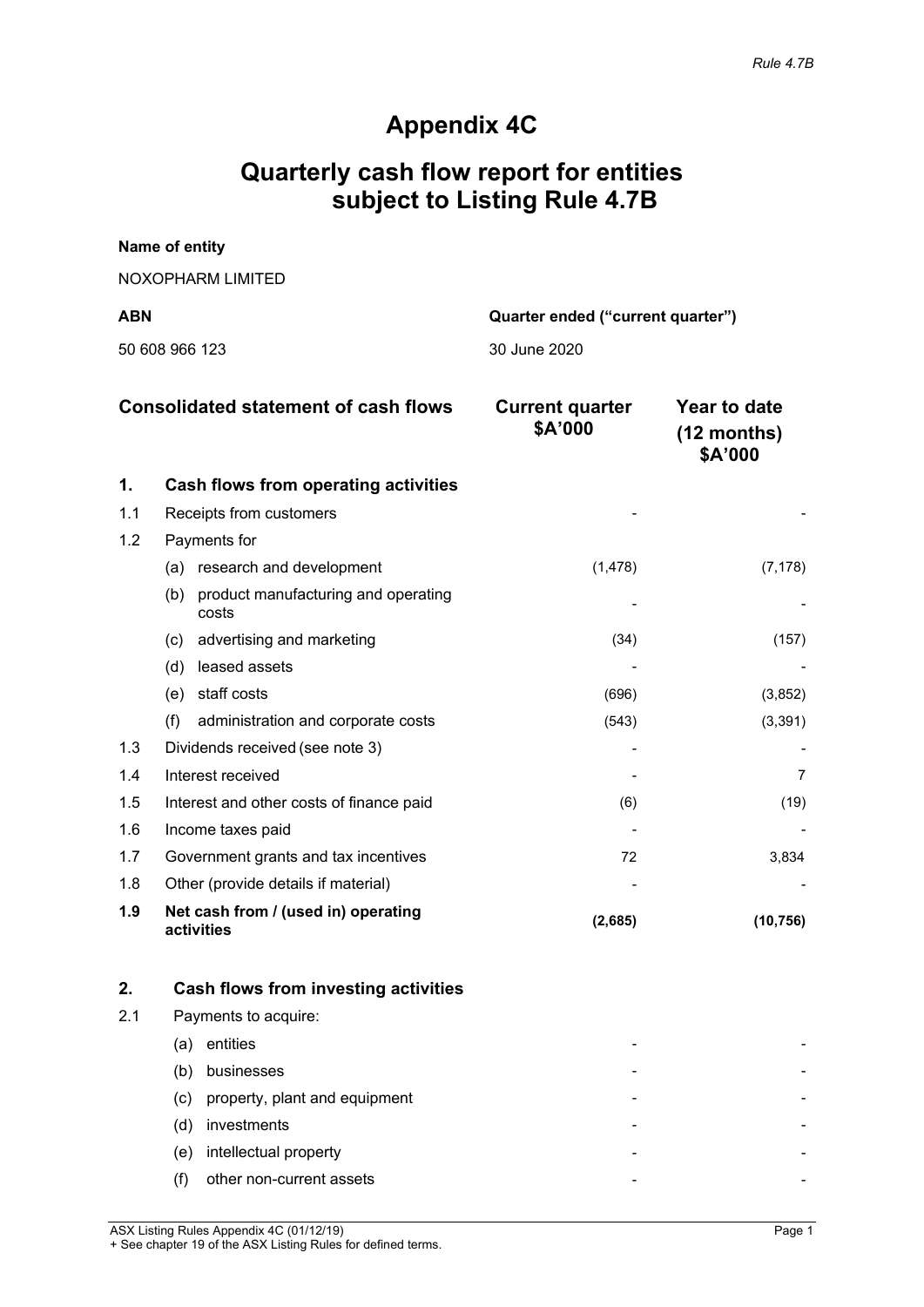|     | <b>Consolidated statement of cash flows</b>       | <b>Current quarter</b><br>\$A'000 | Year to date<br>$(12$ months)<br>\$A'000 |
|-----|---------------------------------------------------|-----------------------------------|------------------------------------------|
| 2.2 | Proceeds from disposal of:                        |                                   |                                          |
|     | entities<br>(a)                                   |                                   |                                          |
|     | (b)<br>businesses                                 |                                   |                                          |
|     | property, plant and equipment<br>(c)              |                                   |                                          |
|     | (d)<br>investments                                |                                   |                                          |
|     | intellectual property<br>(e)                      |                                   |                                          |
|     | (f)<br>other non-current assets                   |                                   |                                          |
| 2.3 | Cash flows from loans to other entities           |                                   | 700                                      |
| 2.4 | Dividends received (see note 3)                   |                                   |                                          |
| 2.5 | Other (deconsolidation of Nyrada Inc.)            |                                   | (159)                                    |
| 2.6 | Net cash from / (used in) investing<br>activities |                                   | 541                                      |

| 3.   | <b>Cash flows from financing activities</b>                                                   |       |          |
|------|-----------------------------------------------------------------------------------------------|-------|----------|
| 3.1  | Proceeds from issues of equity securities<br>(excluding convertible debt securities)          | 8,328 | 12,116   |
| 3.2  | Proceeds from issue of convertible debt<br>securities                                         |       | 4,300    |
| 3.3  | Proceeds from exercise of options                                                             |       |          |
| 3.4  | Transaction costs related to issues of<br>equity securities or convertible debt<br>securities | (606) | (1, 553) |
| 3.5  | Proceeds from borrowings                                                                      |       | 4,200    |
| 3.6  | Repayment of borrowings                                                                       |       | (4,600)  |
| 3.7  | Transaction costs related to loans and<br>borrowings                                          |       | (42)     |
| 3.8  | Dividends paid                                                                                |       |          |
| 3.9  | Other – Proceeds/(repayment) of<br>intercompany loans                                         |       |          |
| 3.10 | Net cash from / (used in) financing<br>activities                                             | 7,722 | 14,421   |

|     | Net increase / (decrease) in cash and<br>cash equivalents for the period |        |          |
|-----|--------------------------------------------------------------------------|--------|----------|
| 4.1 | Cash and cash equivalents at beginning of<br>period                      | 2.038  | 2.910    |
| 4.2 | Net cash from / (used in) operating<br>activities (item 1.9 above)       | (2.685 | (10.756) |
| 4.3 | Net cash from / (used in) investing activities<br>(item 2.6 above)       |        |          |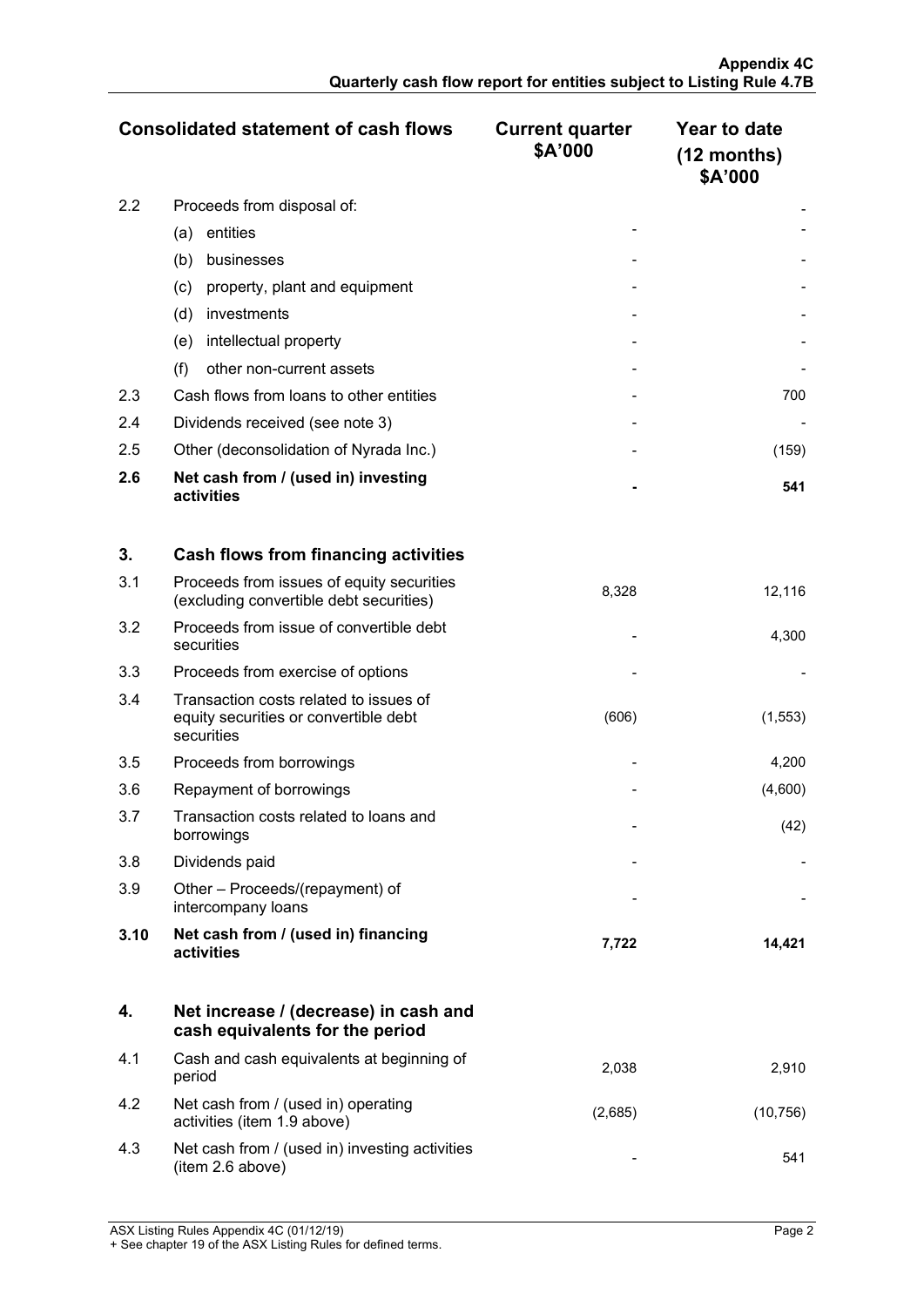|     | Consolidated statement of cash flows                                | <b>Current quarter</b><br>\$A'000 | Year to date<br>$(12$ months)<br>\$A'000 |
|-----|---------------------------------------------------------------------|-----------------------------------|------------------------------------------|
| 4.4 | Net cash from / (used in) financing activities<br>(item 3.10 above) | 7.722                             |                                          |
| 4.5 | Effect of movement in exchange rates on<br>cash held                | 19                                |                                          |
| 4.6 | Cash and cash equivalents at end of<br>period                       | 7.094                             |                                          |

| 5.  | Reconciliation of cash and cash<br>equivalents<br>at the end of the quarter (as shown in the<br>consolidated statement of cash flows) to the<br>related items in the accounts | <b>Current quarter</b><br>\$A'000 | <b>Previous quarter</b><br>\$A'000 |
|-----|-------------------------------------------------------------------------------------------------------------------------------------------------------------------------------|-----------------------------------|------------------------------------|
| 5.1 | <b>Bank balances</b>                                                                                                                                                          | 7.035                             | 2.038                              |
| 5.2 | Call deposits                                                                                                                                                                 |                                   |                                    |
| 5.3 | <b>Bank overdrafts</b>                                                                                                                                                        |                                   |                                    |
| 5.4 | Other (provide details)<br>- Business debt cards<br>- Bank balances held in trust                                                                                             | 59                                |                                    |
| 5.5 | Cash and cash equivalents at end of<br>quarter (should equal item 4.6 above)                                                                                                  | 7.094                             | 2.038                              |

## **6. Payments to related parties of the entity and their associates**

| 6.1 | Aggregate amount of payments to related parties and their | 129 |
|-----|-----------------------------------------------------------|-----|
|     | associates included in item 1                             |     |

| 6.2<br>Aggregate amount of payments to related parties and their<br>associates included in item 2 |  |
|---------------------------------------------------------------------------------------------------|--|

| <b>Current quarter</b><br>\$A'000 |
|-----------------------------------|
| 129                               |
|                                   |

Note: if any amounts are shown in items 6.1 or 6.2, your quarterly activity report must include a description of, and an explanation for, such payments

Director fees and salary for executive director and related parties.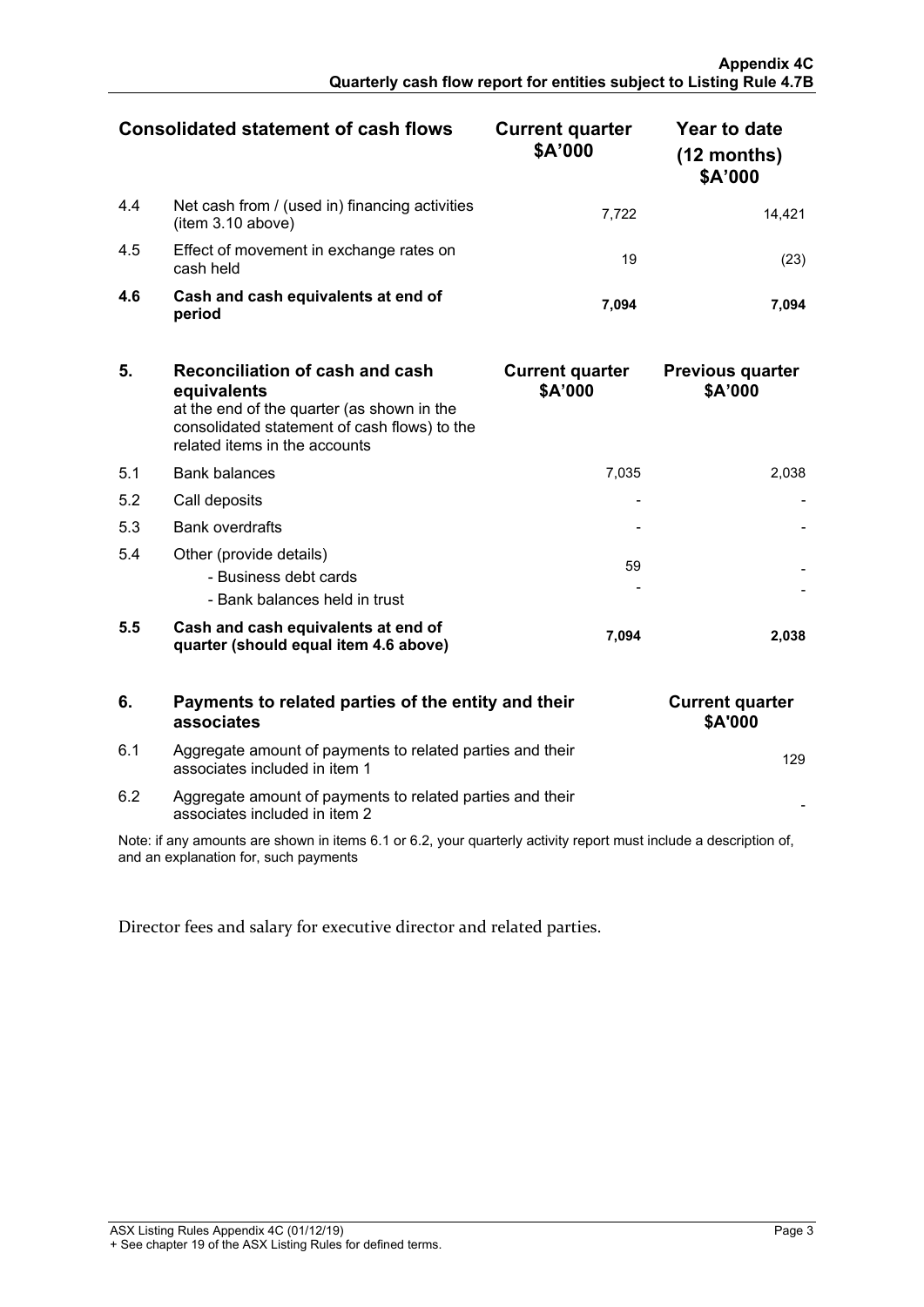## **7. Financing facilities**

- 
- 7.2 Credit standby arrangements
- $7.3$  Other (please specify)
- **7.4 Total financing facilities**

| 7.  | <b>Financing facilities</b><br>Note: the term "facility' includes all forms of financing<br>arrangements available to the entity. | <b>Total facility</b><br>amount at quarter<br>end | Amount drawn at<br>quarter end<br>\$A'000 |
|-----|-----------------------------------------------------------------------------------------------------------------------------------|---------------------------------------------------|-------------------------------------------|
|     | Add notes as necessary for an understanding of the<br>sources of finance available to the entity.                                 | \$A'000                                           |                                           |
| 71  | Loan facilities                                                                                                                   |                                                   |                                           |
| 7.2 | Credit standby arrangements                                                                                                       |                                                   |                                           |
| 7.3 | Other (please specify)                                                                                                            |                                                   |                                           |
| 74  | <b>Total financing facilities</b>                                                                                                 |                                                   |                                           |

## 7.5 **Unused financing facilities available at quarter end** -

7.6 Include in the box below a description of each facility above, including the lender, interest rate, maturity date and whether it is secured or unsecured. If any additional financing facilities have been entered into or are proposed to be entered into after quarter end, include a note providing details of those facilities as well.

| 8.  | Estimated cash available for future operating activities                     | \$A'000 |
|-----|------------------------------------------------------------------------------|---------|
| 8.1 | Net cash from / (used in) operating activities (Item 1.9)                    | (2,685) |
| 8.2 | Cash and cash equivalents at quarter end (Item 4.6)                          | 7.094   |
| 8.3 | Unused finance facilities available at quarter end (Item 7.5)                |         |
| 8.4 | Total available funding (Item $8.2 +$ Item $8.3$ )                           | 7.094   |
| 8.5 | Estimated quarters of funding available (Item 8.4 divided by<br>Item $8.1$ ) | 2.64    |

- 8.6 If Item 8.5 is less than 2 quarters, please provide answers to the following questions:
	- 1. Does the entity expect that it will continue to have the current level of net operating cash flows for the time being and, if not, why not?

Answer: Yes, the Company has sufficient funding to run the business until early-2021

2. Has the entity taken any steps, or does it propose to take any steps, to raise further cash to fund its operations and, if so, what are those steps and how likely does it believe that they will be successful?

Answer: The Company has put in place an R&D program that it believes represents appropriate use of shareholder funds and appropriate exploitation of the Company's opportunities. However, to sustain the anticipated growth in R&D activities, additional funding will be required within the next 6 months, and the timing, method and quantum of the next capital raise is the subject of ongoing discussions between the Board and potential funders

3. Does the entity expect to be able to continue its operations and to meet its business objectives and, if so, on what basis?

Answer: The Company believes it has sufficient working capital to meet its obligations and proposed business plans for the foreseeable future. Nevertheless, the Company will remain diligent in its oversight of its cash position and will take the necessary steps to ensure that it remains a viable business